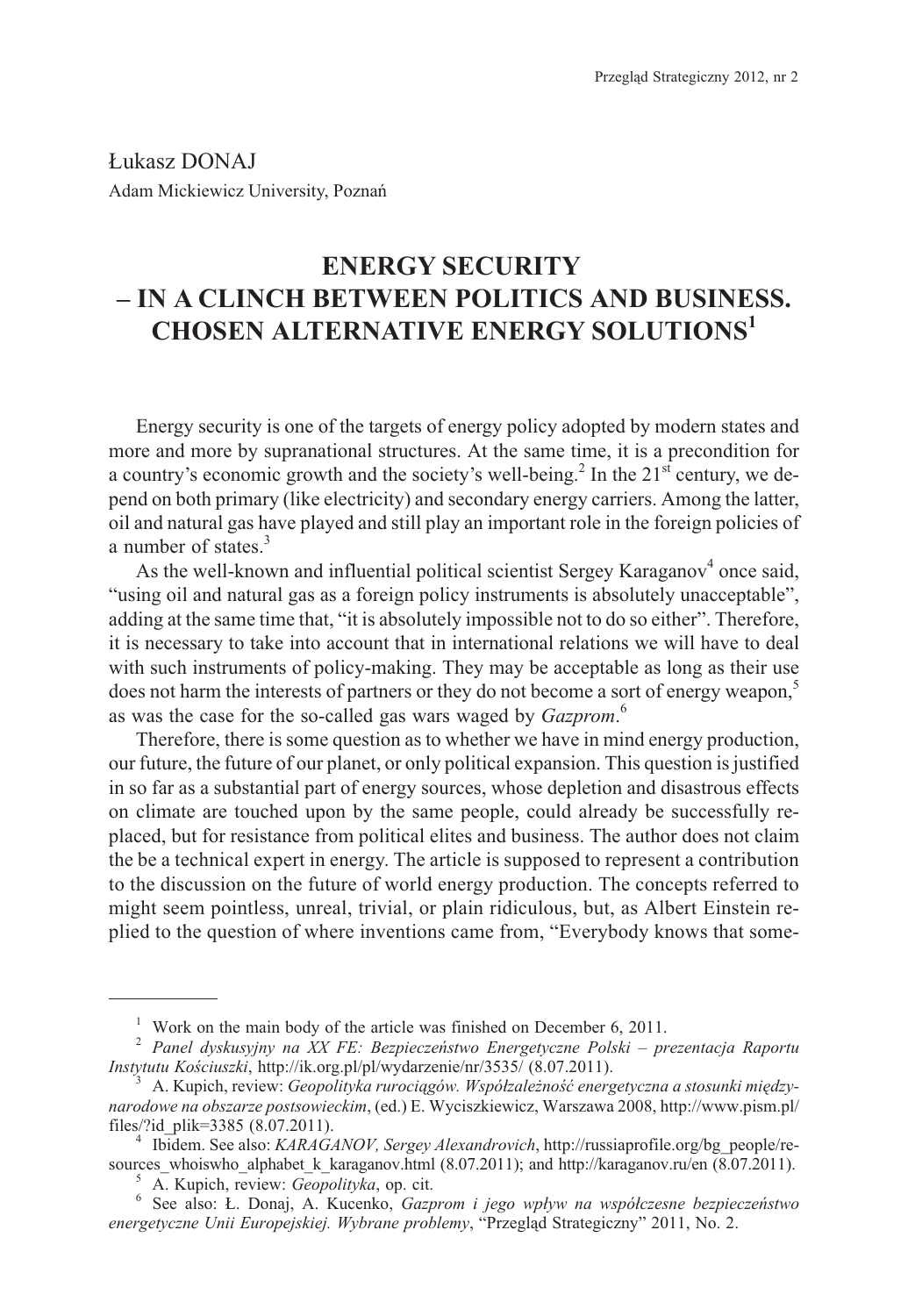thing cannot be done, and then somebody turns up, and he doesn't know it can't be done, and he does it".<sup>7</sup>

A number of people are working on the more efficient use of renewable energy sources and restrictions on energy wasting. The majority of efforts will probably result in small and beneficial improvements. They are needed, but so are radical solutions. Scientists and engineers have had visions of wind power stations hanging in the air or satellites sending concentrated solar radiation beams to receivers on Earth for years. They seemed a fantasy world, but it turns out that scholars have recently been given substantial funds, government and private, for similarly daring projects.<sup>8</sup> Below are cited both radical and what will be referred to as supportive solutions.

**Fusion-Driven Fission.** The suppression of nuclear fusion, the process that powers the Sun and is used in hydrogen bombs, has been researched for years. Scientists have no problems with its generation – the fusion of hydrogen nuclei so that there is a synthesis of neutron emission and a release of energy. The problem is to generate more energy in the reaction than is needed for its launch. Scientists from the *National Ignition Facility* in Livermore, California, approached the issue differently: they want to use fusion to cause fission of atomic nuclei, a process used in conventional reactors. The director of the Facility Edward Moses says that such a prototype power station should be established in about 20 years. $9$ 

**Solar Petrol**. Within an hour, the Sun provides the Earth with more energy than our civilization uses for a year. If we managed to convert even a fraction of that surplus into a liquid fuel, it would mean the end not only to the dependence of transport on fossil fuels, but also the problems caused by them. "Chemical fuel directly generated from sunlight would completely alter our situation if only it could be efficiently and inexpensively generated", says Nathan Lewis, the director of the *Joint Center for Artificial Photosynthesis* of the California Institute of Technology.<sup>10</sup>

In one of the most interesting projects materialised in the Sandia National Laboratories, a 6-meter wide dish of mirrors, located in the desert in New Mexico, is used. It focuses the Sun's rays on a half-meter long machine, cylindrical and looking like a barrel of beer, placed in front of the dish. Concentrated sunlight falls through a window in the walls of the machine on a dozen concentric rings rotating at a speed of one revolution per minute. Their serrated edges are made of iron oxide or cerium oxide. With the rotation of a ring, oxides hit the light beam area, where they are heated to 1500°C. At this temperature, the oxides decompose and release oxygen. Then, as the rotation progresses, the rings reach the dark, cooler part of the reactor. There, they pick up oxygen

<sup>&</sup>lt;sup>7</sup> S. Bratkowski, *O właściwe podejście do rzeczy niemożliwych*, http://polidea.pl/Articles/10045,0,O%20właściwe%20podejście%20do%20rzeczy%20niemożliwych (12.11.2006).<br><sup>8</sup> *Radykalne rozwiazania w energetyce – redakcja Scientific American*, "Świat Nauki" 2001,

No. 6. <sup>9</sup> G. P. Collins, *Elektrownie. Rozszczepienie inicjowane fuzj¹. Pozyskiwanie energii elektrycznej*

ze zużytego paliwa jądrowego, in: *Radykalne rozwiązania w energetyce*, op. cit. See also: *Inertial Fusion Energy*, https://lasers.llnl.gov/programs/ife/ (8.07.2011).<br><sup>10</sup> D. Biello, *Paliwa ciekłe. Słoneczna benzyna. Skupiona energia słoneczna i dwutlenek węgla* 

*napêdzaj¹ pojazdy*, in: *Radykalne rozwi¹zania w energetyce*, op. cit. See also: *The Joint Center for Artificial Photosynthesis*, http://solarfuelshub.org/ (8.07.2011).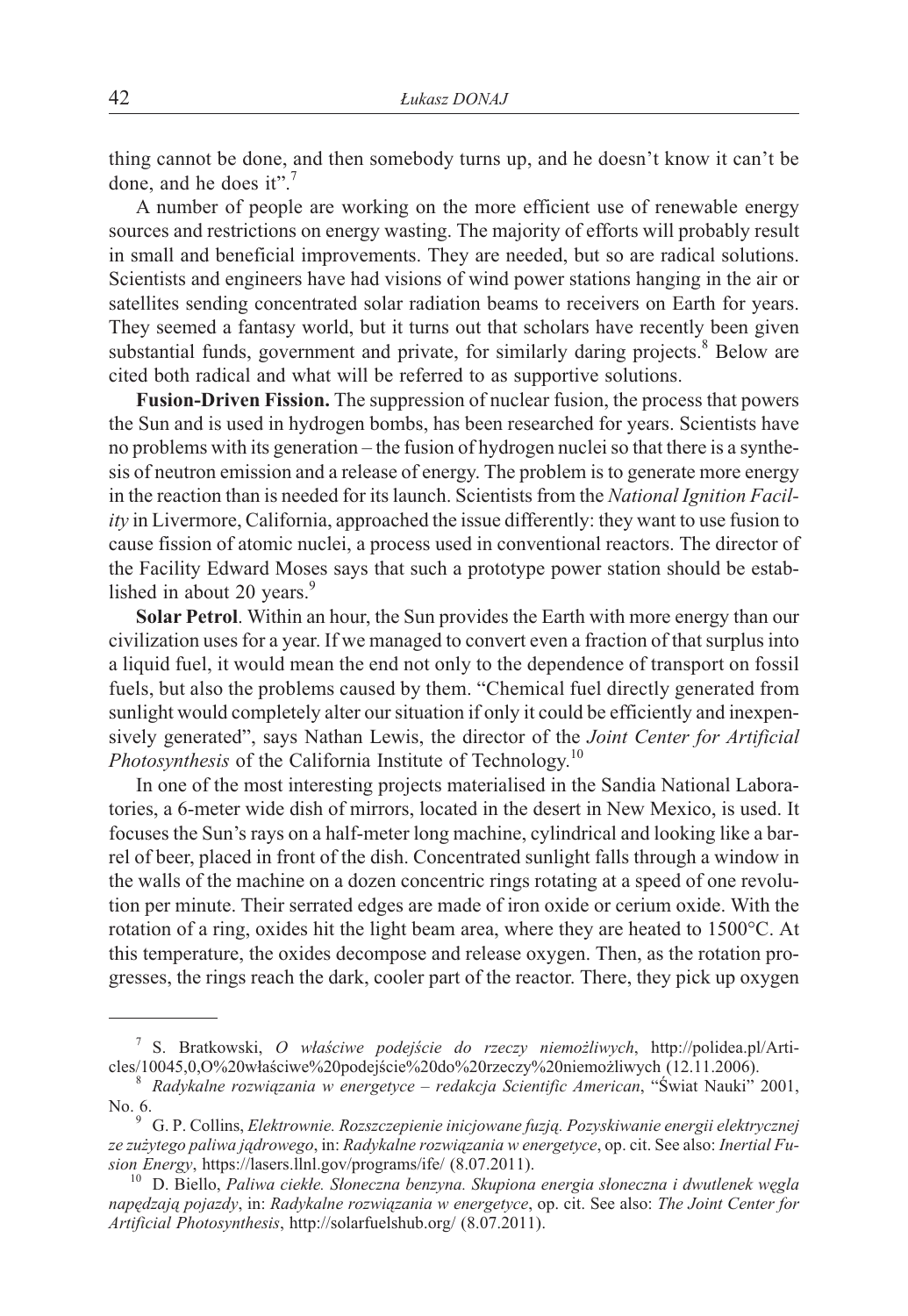from gases – water vapour or carbon dioxide **–** pumped into the chamber, thus producing high-energy gases: hydrogen or carbon monoxide. The mixture of  $H<sub>2</sub>$  and CO generated by this process, known as synthesis gas (syngas), contains the basic elements that make up the organic compounds that make up fossil fuels, various chemicals, and plastics. Additionally, the process consumes as much  $CO<sub>2</sub>$  as is released during the combustion of the fuel produced. "Such a system for generating solar fuel is four in one", indicates Arun Majumdar, the director of the Advanced Research Projects Agency-Energy: a source of clean fuels, greater energy security, reduction of  $CO<sub>2</sub>$  levels, and limiting climate change.<sup>11</sup>

This does not mean that all the problems have been overcome. The wheel surrounds in Sandia still burst, inhibiting the process. "The temperature jumping from 1500°C to 900°C and back strains the material", notes Gary Dinks, a chemist and the director of *LightWorks* of Arizona University, not involved in the project. The next step will be to improve the structure of the oxide border at the nanoscale or to find a better material. The high costs of the mirrors also need to be reduced. Researchers at Sandia say that their device will be able to produce fuel at 10 dollars per gallon (depending on the level of world prices, about 2.65 dollars per litre). "Everything shows that it is possible", says the chemical engineer and inventor of the device Jamek E. Miller, "but the road is still far from over".  $12$ 

Solar energy can of course be used in a more "traditional" way, through **solar power plants**. Each day sees information about new, more efficient power plants.<sup>13</sup> In April 2011, it was announced that the largest solar power plant the *Ivanpah Power Tower* would be established in the Mojave Desert in California. Google (which decided to invest 168 million dollars in its construction) compared its operation to remove 90,000 cars from the road that would not produce greenhouse gases for at least 25 years. When the construction of the *Ivanpah Solar Electric Generating System* (ISEGS) in the Mojave Desert has been completed, which is planned for 2013, it will produce 392 MW of clean electricity. Built in a desert, the plant is called a solar tower. 347,000 mirrors, called heliostats, will focus the Sun's rays on three tanks of water placed in 137-meter high towers situated in the centre of the power plant. High temperatures will convert water into steam, which in turn will drive a turbine producing electricity.<sup>14</sup>

<sup>&</sup>lt;sup>11</sup> D. Biello, *Paliwa ciekłe. Słoneczna*, op. cit., http://www.sandia.gov/ (8.07.2011). See also: D. Appell, *Klimat. Kłopotliwe dane. Prozaiczne błędy podkopały społeczne zaufanie do orędowników walki z ociepleniem klimatu*, "Œwiat Nauki" 2009, No. 9; *Sceptycy zmian klimatu*, http://ziemianarozdrozu.pl/artykuly/sceptycy-zmian-klimatu?p=2 (8.07.2011); and *The Discovery of Global*

<sup>&</sup>lt;sup>12</sup> D. Biello, *Paliwa ciekłe. Słoneczna*, op. cit.<br><sup>13</sup> See: *Elektrownia słoneczna na pustyni Gobi. Chińczycy inwestują na pustyni Gobi*, "21. Wiek" 2007, No. 6; *Portugalia: najwieksza na świecie elektrownia słoneczna*, PAP, http://www.wnp.pl/wiadomosci/portugalia-najwieksza-na-swiecie-elektrownia-sloneczna,22263\_1\_0\_0.html (8.07.2011); and *Elektrownia słoneczna w Australii za 1 mld \$*, http://www.elektroonline.pl/news/1464,Elektrownia\_sloneczna\_w\_Australii\_za\_1\_mld\_ (8.07.2011).<br><sup>14</sup> *Ivanpah Solar Electric Generating System – największa elektrownia słoneczna świata*,

http://forsal.pl/artykuly/505324,ivanpah\_solar\_electric\_generating\_system\_najwieksza\_elektrownia\_sloneczna\_swiata\_zdjecia.html (8.07.2011).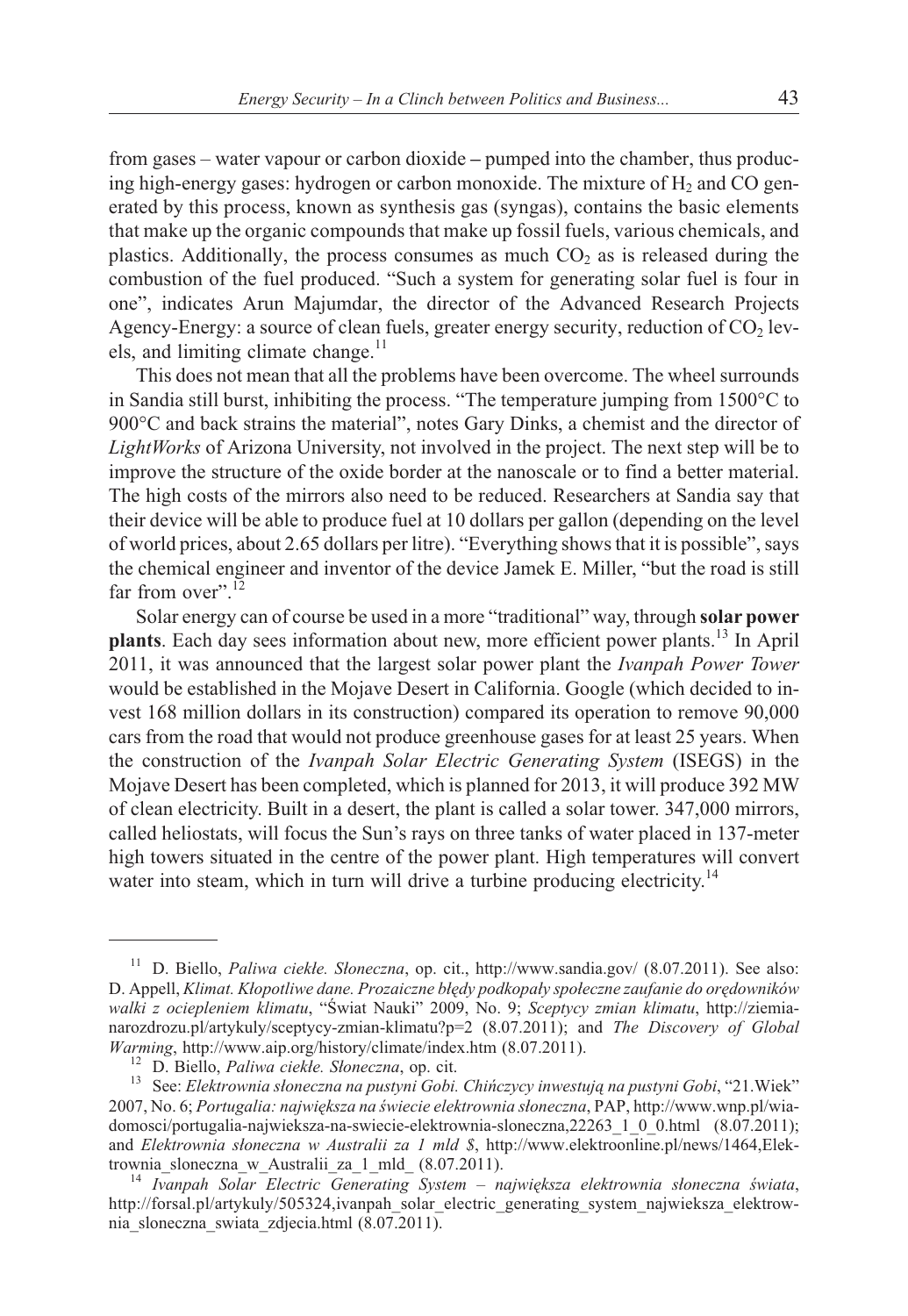**Lunar Energy.** Some place solar panels on roofs, others place them in vast deserts, and still others plan to put them on the Moon. Engineers from the Japanese company *Shimizu* (figure 1) proposed a plan for a ring of solar panels around the silver orb. The energy collected in this way would be sent to receiving stations in all corners of the world. The idea is not new, it was born at a time when amazing ideas were hatched up with particular ease. In 1968, the American engineer Peter Glaser proposed two ways to send solar energy from space to Earth. One required an army of large geostationary satellites (i.e., ones that are always in the same position relative to the Earth). They were to be equipped with huge solar panels. This idea was unrealistic – building and sending such a mass of cells into orbit would be too expensive. Therefore, experts immediately drew their attention to the other version of the plan, i.e., putting solar power plants on the Moon. Although the Moon is much further than stationary orbit, it would cost less, because there would be no need for sending solar panels from Earth. It would be enough to dispatch some machines, a handful of people and to produce batteries on the spot. The necessary elements are in abundance in the lunar soil. There is no need to specifically look for and mine them. Dust from any place on the silver orb will contain 20% of silicon, 40% of oxygen, and 10% of metals (iron, aluminium, titanium, etc.). On the Moon, there is all that is needed to produce not only photovoltaic cells, but also the cables and antennas for sending energy to Earth. Because raw materials are distributed evenly, they will not even need to be carried from one part of the Moon to another, but will always be on site. The question is how to send the energy to the Earth. Scientists have known the answer to this question for decades – microwaves. According to the original plan by Peter Glaser, energy from the Moon would be sent in the form of multiple beams of microwaves (12 cm wavelength). First, they would be sent to relay stations on artificial satellites and only from there to receiving antennas (called rectennas) on Earth. The relay stations could send energy to any point on the planet as long as a rectenna was there. Unlike light, microwaves filter through the atmosphere perfectly, regardless of rain, clouds, snow, fog, or smoke. As Peter Glaser calculated, it is enough to send a beam of a magnitude not greater than one-fifth of the intensity of sunlight at noon to get 200 W per square metre of rectenna. To get the said 20 TW of power, you would have to cover 100,000 square kilometres with rectennas, which is an area corresponding to 30% of the territory of Poland. And that would provide all mankind with energy. If we wanted to generate similar power from modern solar panels on Earth, they would have to cover a surface twenty times greater. The project presented by *Shimizu* differs slightly from P. Glaser's. The American engineer planned to put solar panels in several dozen points on the eastern and western edges of the Moon (as seen from Earth). The Japanese would surround the entire silver orb with a ring of panels. They also propose that microwaves as well as laser be used for the transmission of energy and that the receiving stations be at sea so as to immediately use the power of the Moon to produce hydrogen from water. Regardless of the details of the idea, it is still alive and every now and then returns in a new incarnation. Will it ever be realized? As pointed out by L. Kaniewski, it does not really depend on scientists and engineers: the theoretical and technical issues have been more or less resolved. The matter of finance remains an issue: the transport of people and machines to the Moon costs far too much. There is also a more subtle nature of the problem, in that people (and especially *NASA*) have lost in-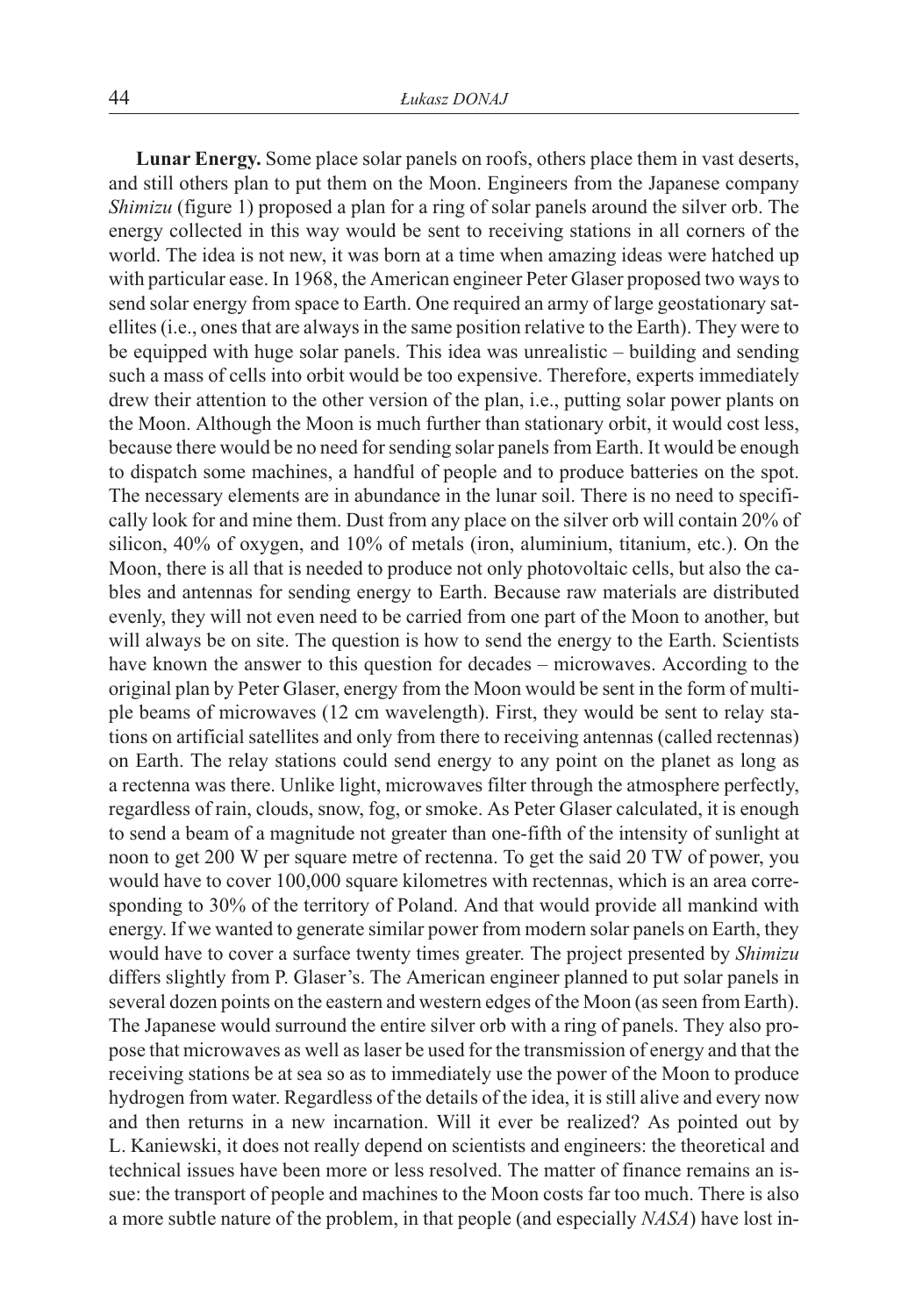terest in the Moon. They plan missions to Mars, they want to look for microorganisms on *Europa* (a moon of Jupiter), whereas the nearby Moon, conquered long ago, has ceased to excite them. Unfortunately, it seems that we are looking for life in space and have forgotten about life on Earth.<sup>15</sup>



**Figure 1. Sending Solar Energy to the Earth**

**Source:** *Lunar Solar Power Generation – LUNA RING*, http://www.shimz.co.jp/english/theme/dream/ lunaring.html (8.07.2011).

Since lunar energy (actually, solar energy sent from the silver orb) has been mentioned, the ideas of **using helium-3** are worth mentioning too. Helium-3 is a special type of gas used to fill balloons, but also used as a coolant in nuclear reactors or in medical devices that use magnetic resonance imaging. The reaction of helium-3 with deuterium releases a tremendous amount of heat that can become a great source of energy. At the same time, there is no hazardous waste as in a nuclear reactor. "Just 25 tonnes of helium-3 would be enough to provide electricity in the U.S. for a year", assessed Lawrence Taylor of the *U.S. Planetary Geosciences Institute, Department of Earth and Planetary Sciences*. The Earth has only 10 kg of this wonderful gas, though. The study of samples brought by the Americans suggests that large quantities, brought by the solar winds, are on the Moon. The Indian scientist APJ Abdul Kalam believes that on the Moon there is 10 times more energy in the form of helium-3 than on Earth in the form of all fossil fuels. Today, energy concerns from China and Russia are racing to gain access to oil and gas, but in a few years the world will run out of its hydrocarbon resources. If there are none on Earth, we must search around in space. Therefore, the superpowers are preparing for the race for new energy sources. "By 2015, Russia will have been able

<sup>15</sup> £. Kaniewski, *Energia ksiê¿ycowa*, http://www.focus.pl/technika/zobacz/publikacje/energia-ksiezycowa/nc/1/ (8.07.2011). See also: *Ubiquity. Information everywhere*, http://ubiquity.acm.org/ (8.07.2011); http://www.shimz.co.jp/english/theme/dream/lunaring.html (8.07.2011).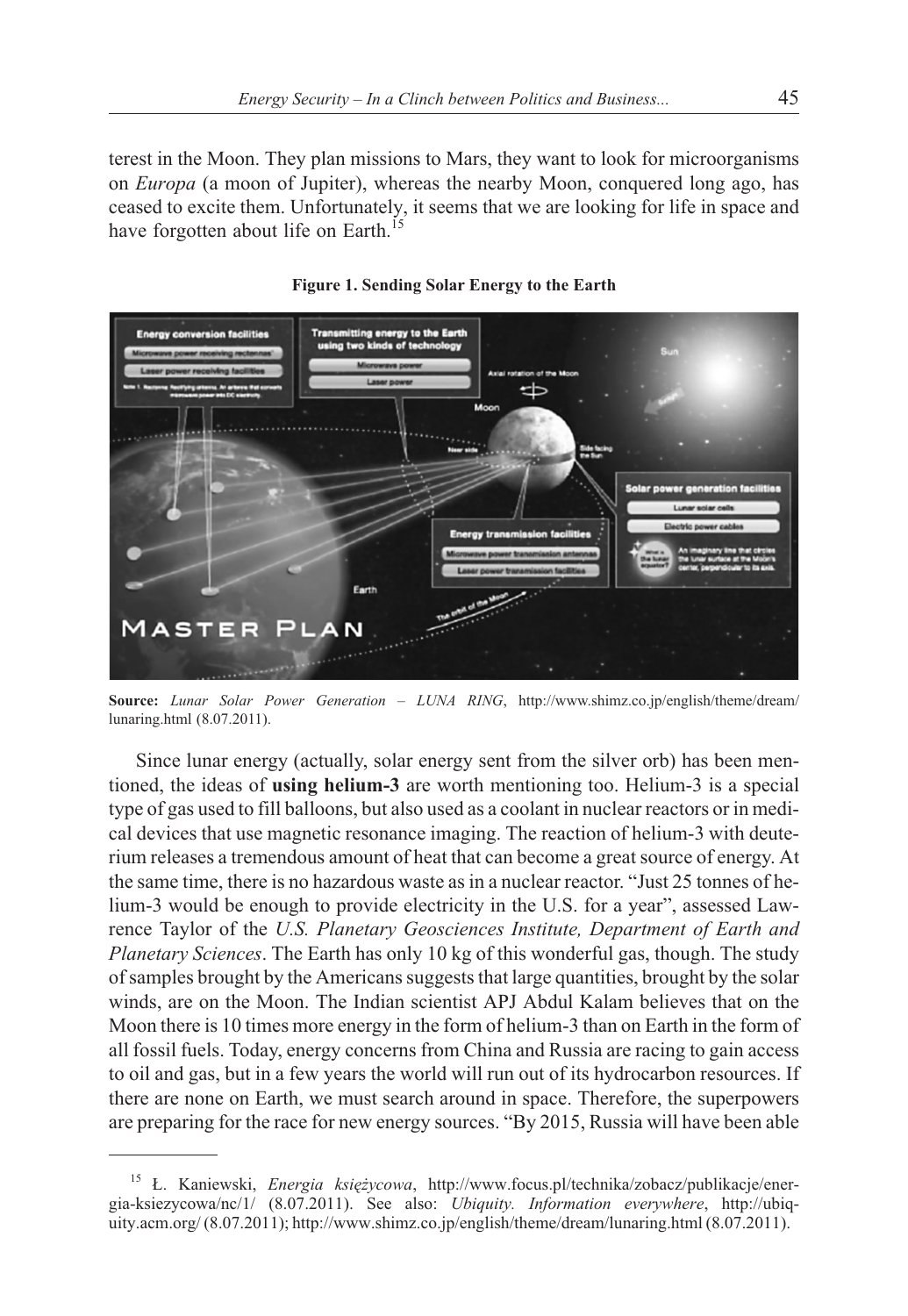to send a manned mission to the Moon," Nikolai Sevastyanov, the *CEO of RKK Energy*, a major Russian aerospace manufacturer, said a few years ago. But it is not just that the Russians have the ambition to match the Americans, who first stood on the Moon. A Russian manned mission to the Moon provided a foothold for an ambitious program to exploit lunar helium-3 deposits. N. Sevastyanov believed that this program could start in 20 years. The Russians are in a hurry, because plans for expeditions to the Moon have been disclosed by the Chinese. In 2017, the Middle Kingdom intends to send a space probe for a sample of soil from the Moon. Even before that the Chinese said they wanted to see if the import of helium-3 from there would pay off. In 2004, in India at a conference on the use of the Moon, scientists estimated that 200 tonnes of lunar soil after heating would give one tonne of helium-3. You just need to organize a fleet of space shuttles to bring gas to the Earth. The Russians then calculated that the exploitation and transport of lunar helium-3 resources would cost an astronomical amount of 40 to 200 billion dollars. But the investment would quickly pay for itself through the sale of gas produced from the energy. The trouble is that at the moment work on the construction of reactors treating helium-3 is still in its infancy, and perhaps it will be easier to bring the gas from the Moon than to use it.<sup>16</sup>

**Quantum Photovoltaics.** Commercially available solar cells are only 10–15% efficient, which makes their practical use unprofitable. One reason is the theoretical limit of the efficiency of a single layer of light-absorbing silicon of approximately 31% (the most efficient solar panels, used for scientific research purposes, reach 26%). New research in the field of quantum dots could move this limit to above 60%, enabling the production of solar cells producing electricity at competitive costs.<sup>17</sup>

**Heat Engines.** Data indicate that as much as 60% of the electricity produced in the U.S. is wasted, the majority lost in millions of power plants. Researchers at *General Motors* in Warren, Michigan, are trying to capture this energy, using alloys with shape memory. They can convert heat into mechanical energy, which in turn can be easily converted into electricity. The team leader, Alan Browne, plans to use strips of thin, parallel bands of nickel and titanium alloy that has the ability to "remember" a specific shape. This property makes it able to pass from one state to another and back again, in this case from an initial stiff state at a high temperature to a more flexible state at a low temperature. The prototype should be seen more as a demonstration of the working principle rather than a device with a practical application – the power generated is small, but A. Browne says that within a decade a device operating on a larger scale will

<sup>&</sup>lt;sup>16</sup> A. Kublik, *Rosja i Chiny walczą o energię z Księżyca*, http://m.wyborcza.biz/biznes/1,106501, 3278653.html (8.07.2011); *Górnictwo na Księżycu*, http://www.focus.pl/nauka/zobacz/publikacje/gornictwo-na-ksiezycu/ (8.07.2011); *Wyścig na Księżyc po minerały już się rozpoczął*, http://deusexgame.wordpress.com/2009/03/07/wyscig-na-ksiezyc-po-mineraly-juz-sie-rozpoczal/ (8.07.2011); and *Niemcy planują bezzałogowy kosmiczny lot księżycowy (aktl.)*, PAP, http://wiadomosci.gazeta.pl/Wiadomosci/1,80708,3957017.html (8.07.2011).

<sup>&</sup>lt;sup>17</sup> J.R. Minkel, *Elektryczność. Kwantowa fotowoltanika*, in: *Radykalne rozwiązania w energetyce*…, op. cit. See also: *Kropki kwantowe zamiast ¿arówek*, http://www.lukas-home-page.ovh.org/ wiadomosci/Kropki kwantowe zamiast zarowek.php (8.07.2011); and J. Peszke, *Mały może więcej – kropka kwantowa*, http://www.nanonet.pl/index.php?option=com\_content&task=view&id=105&Itemid=65 (8.07.2011).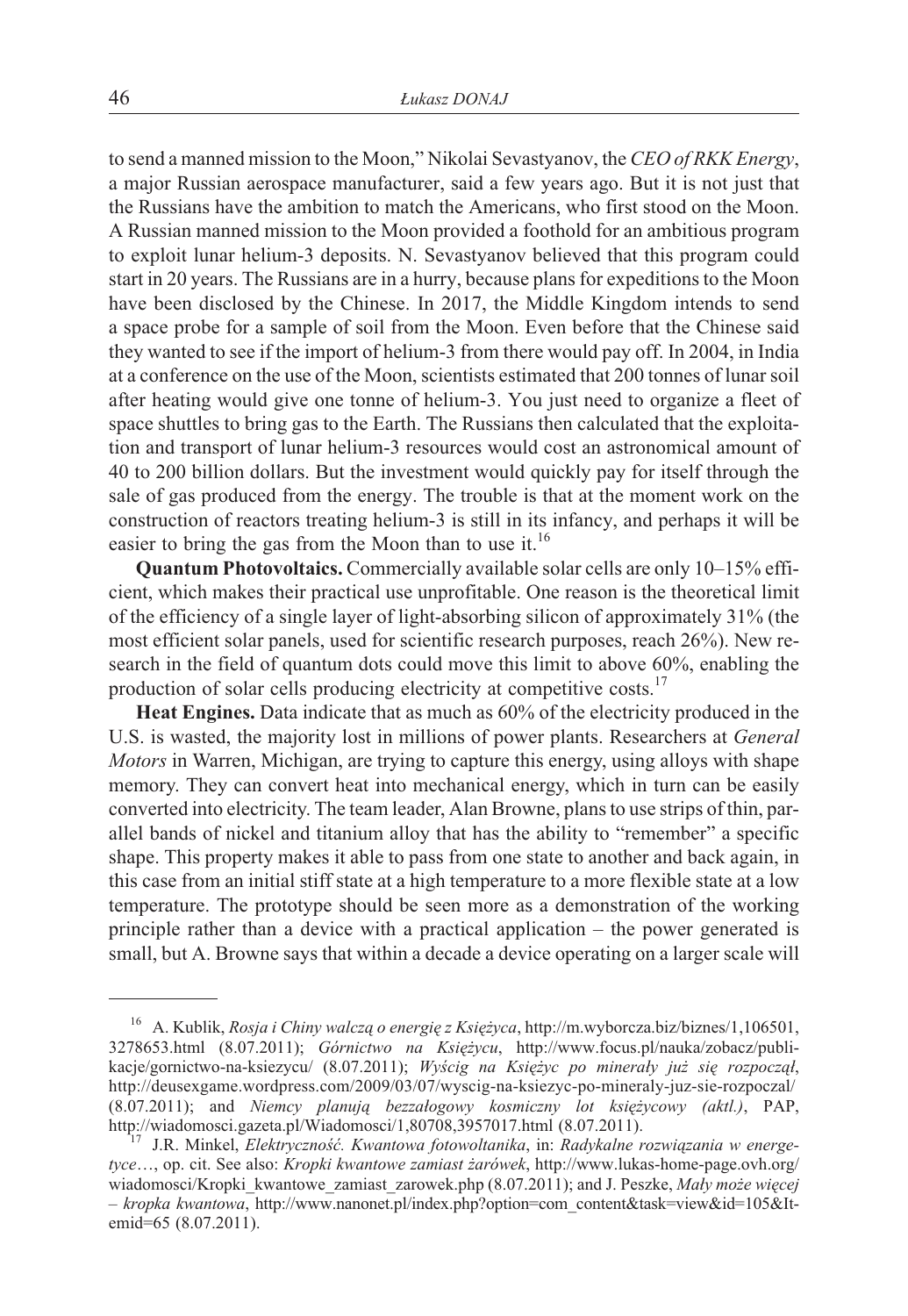be developed, ready to be launched onto the market, and adds that no technical issues preclude the use of thermal engines using a shape memory alloy in household appliances or power plant cooling vents.<sup>18</sup>

The engineering team at *Michigan State University* under the leadership of Norbert Muller has recently unveiled an innovative **engine that uses shock waves** to compress an air-fuel mixture. The principles of the project were simple: to increase the efficiency of the drive unit in relation to traditional internal combustion engines, to reduce emission of harmful gases, and to minimize production costs. The project can be said to have been successful, because the prototype developed by the American scientists provisionally adheres to these principles. The design is called a wave disk engine. Its main element is a rotor with vanes that, in combination with the side walls of the engine, form smaller compartments inside the main compartment. During the rotation of the rotor, the air-fuel mixture is transported to the chamber through special channels. The mixture is locked in, because during the rotation the outlet channels are blocked. This causes a pressure increase, which in turn causes a shock wave. The mixture is then compressed. After the wave has passed, the central channels are blocked. The mixture ignition occurs, causing a rotation that opens the outlet channels. Then in a very violent way the gases are ejected, which sets the rotor blades in motion (figure 2). In this way, electricity can be easily and efficiently produced. The unit is revolutionary, because it allows much greater efficiency than a normal combustion engine. N. Muller's design achieves an efficiency of up to 60%, while the remaining units range from 25 to 40%.



**Figure 2. Shockwave Engine**

**Source:** *Wave Disc Engines*, http://nextbigfuture.com/2009/10/wave-disc-engines.html (8.07.2011).

<sup>&</sup>lt;sup>18</sup> See: B.P. Trivedi, Odzyskiwanie energii. Silniki cieplne, in: Radykalne rozwiązania w ener*getyce*, op. cit.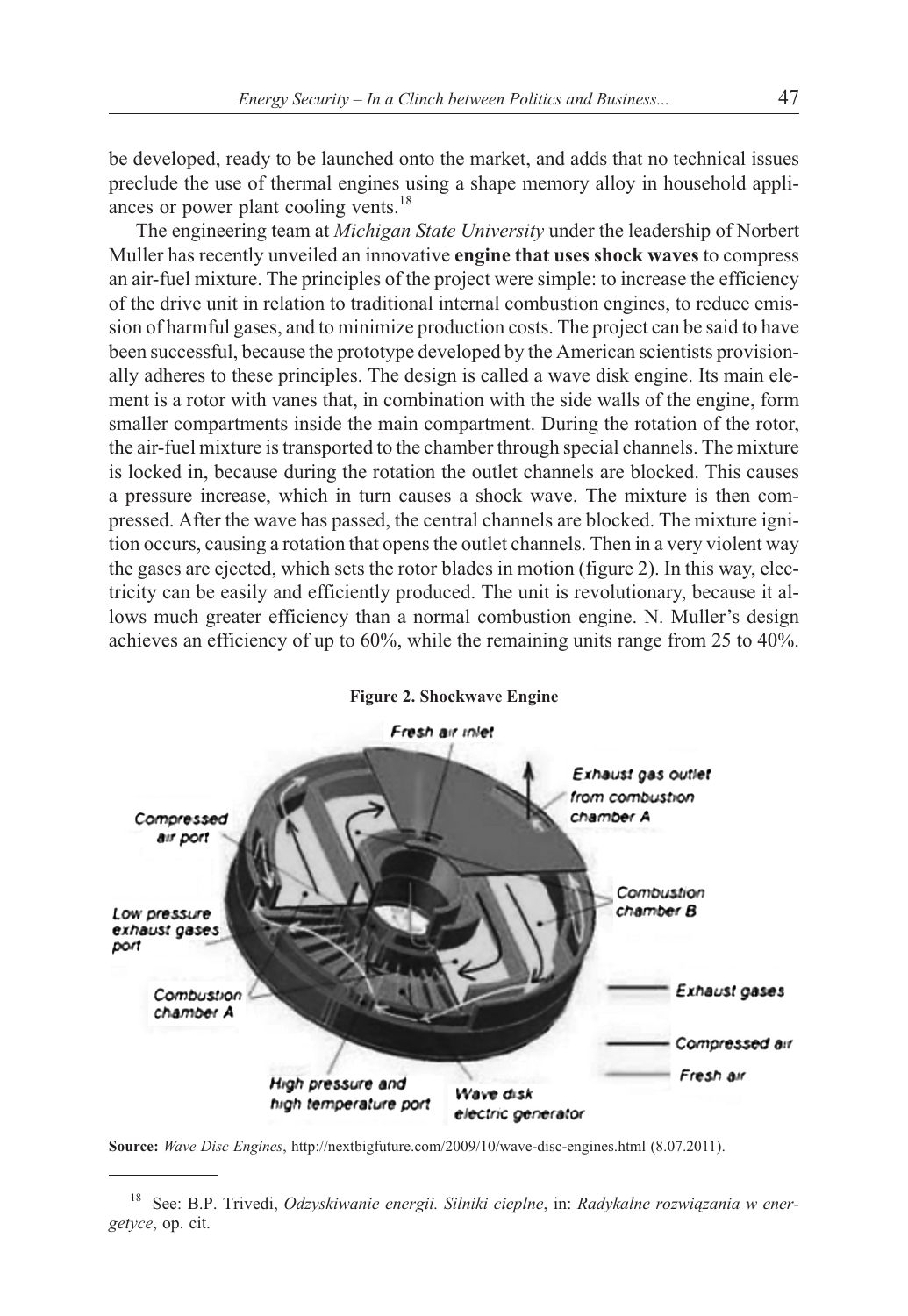According to preliminary calculations, the wave disk engine allows the reduction of one third of production costs. It also simplifies the construction of the propulsion system, as it does not need such elements as pistons, camshafts, or valves. Simpler mechanisms reduce losses, and consequently, the need for fuel. This type of engine is also likely to appear soon in cars on our roads. The constructor developed it with the idea of assisting hybrid systems. According to preliminary estimates, the new engine would have a range of a few hundred kilometres greater compared to conventional powers units $19$ 

And since we have mentioned cars and how they can be refuelled/powered, the concept of a **compressed air car** is worth mentioning too. In Geneva in 2009, just such a car was presented. The idea of building such a model is simple. A cylinder mounted in a car with a capacity of 175 litres is filled with air, compressed at a pressure of 350 atmospheres. To put it simply, the principle of the "air motor" is that compressed air is directed at a special turbine, forcing it to move. On the axis, where the turbine is, there is also a generator rotor. The unit generates electricity which powers the electric motor that drives the wheels. The idea is very easy, but its use is possible only if the vehicle weighs very little. This model (including the cylinder with compressed air) is made of plastic and carbon fibre. As a result, its total weight is only 220 kg. The cost of using this vehicle is also worth mentioning. According to the calculations by car manufacturers, the only cost, the use of electricity in the air compressor, comes to merely 0.5 Euro per 100 km! Is the problem solved, then? Unfortunately, not quite. Since a car must have a minimum weight, it is impossible**–**for now**–**to build a sports, family, or off-road vehicle model. The model presented in Geneva is a typical rickshaw, with a driver's seat and two seats for passengers, facing rearward. Although the interior of Air is fully electronic and has a navigation system, this does not change the fact that it is just a luxury rickshaw.<sup>20</sup> It should be noted that the actual idea of "air power" is not new and that one of its originators was the Polish engineer Louis Mękarski, who more than 130 years ago developed an experimental air motor to drive trams. In 1872 and 1873, he patented his design and in 1876 tested it on the *TN line* in Paris. L. Mękarski's trams were very popular in France in the late  $19<sup>th</sup>$  and early  $20<sup>th</sup>$  centuries. They were used in cities such as Nantes, Paris, Vichy, Aix-les-Bains, Saint-Quentin, and La Rochelle.<sup>21</sup>

**Magnetic Conditioners.** Air conditioners, refrigerators, and freezers require huge amounts of energy. In the United States, they account for one third of all the energy used by households. Enormous savings can be brought by innovative technologies based on the use of magnets. Most commercially available refrigeration equipment operates on the principle of the cyclical compression and expansion of a refrigerant. Compressors,

<sup>&</sup>lt;sup>19</sup> See: S. Kościółek, *Silnik z falą uderzeniową*, http://www.motogazeta.mojeauto.pl/Technika/Silnik\_z\_fala\_uderzeniowa,a,186203.html (8.07.2011); S. Ashley, *Pojazdy. Silnik z fal¹ uderzeniową*, in: *Radykalne rozwiązania w energetyce*, "Świat Nauki" 2011, No. 6; *Wave Disc Engines*, http://nextbigfuture.com/2009/10/wave-disc-engines.html (8.07.2011).

<sup>&</sup>lt;sup>20</sup> Samochód na powietrze, (BK), http://moto.wp.pl/kat,107714,title,Samochod-na-powietrze,wid,10917384,wiadomosc.html?ticaid=1ca06 (8.07.2011); *Wystarczy mu powietrze*, "Focus"

<sup>2009,</sup> No. 6. <sup>21</sup> *Tata Air Car – samochód na powietrze*, http://autokult.pl/2008/07/01/tata-air-car-samochod-na-powietrze (8.07.2011).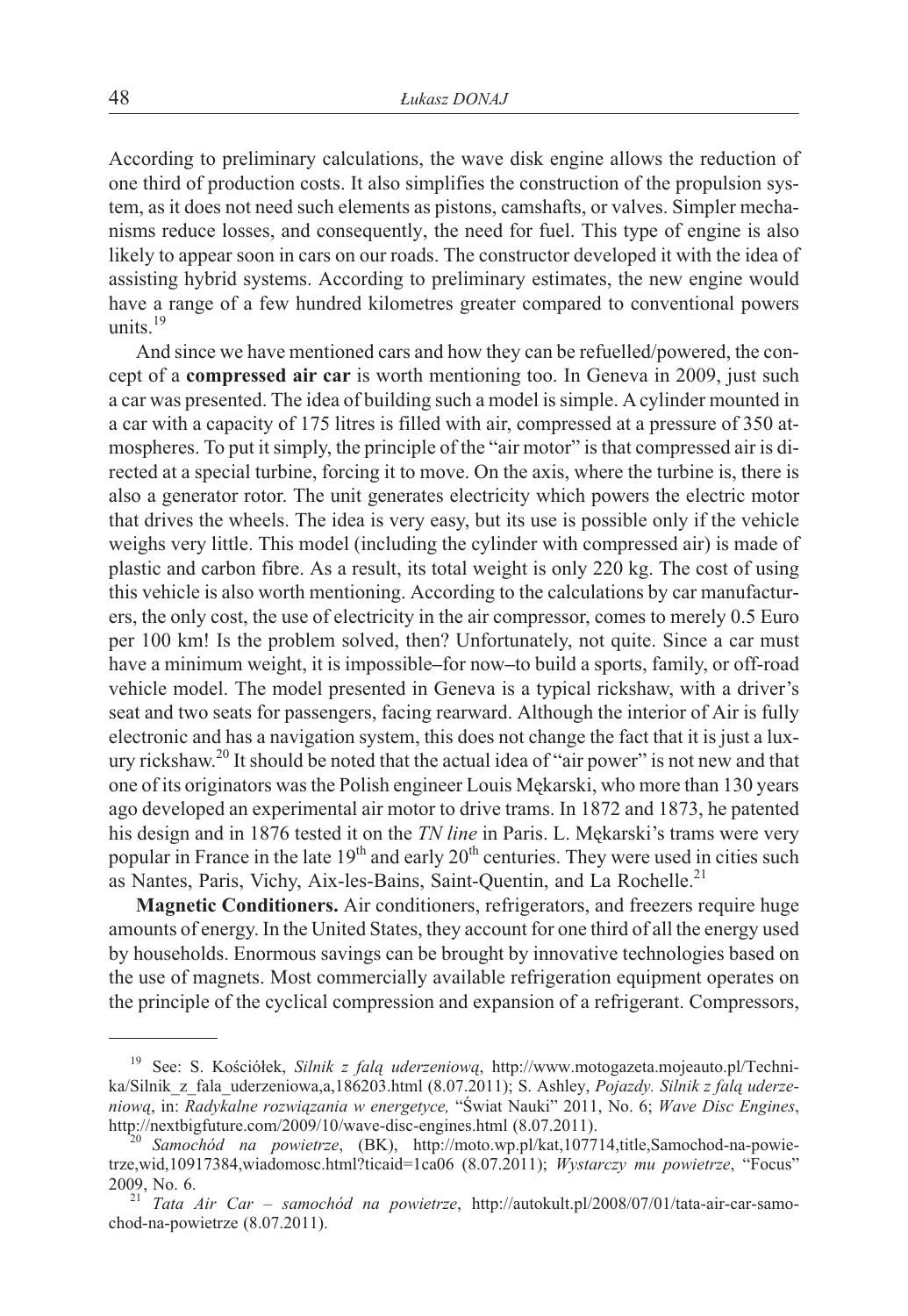however, are real energy guzzlers, not to mention the gases inside that are harmful to the atmosphere. Researchers at the *Astronautics Corporation of America* in Milwaukee are developing a cooling system that, by using a magnet, requires no compressor. Some magnetic materials, substances responding to magnetic fields, show a very interesting property. When placed in a strong magnetic field and then turned off, they cool off. This phenomenon is known as adiabatic demagnetisation and the magnetocaloric effect in English. It was discovered in 1881, but has not so far found a practical application, because in all previously known magnetics it was observed only at the temperature of liquid helium. But in 1997, Ames Laboratory material experts from the *U.S. Department of Energy* in Iowa, working with Astronautics, discovered a gadolinium, silicon, and germanium alloy, creating the so-called gigantic magnetocaloric effect at room temperature. Since then, scientists have invented other alloys with similar properties. At the moment, plans to use such alloys are expensive, but they show great potential, and a level of productivity can be achieved.<sup>22</sup>

Although in 2030 our energy balance will change and renewable energy will become of significant importance, and after the 2020 the first nuclear power plants will be established in Poland (although after the Japanese nuclear power plant accident in the *Fukushima Daiichi Nuclear Power Plant* and Germany's decision to abandon nuclear power, the matter is not a foregone conclusion), the "Polish Energy Policy Until 2030" provided that **coal power plants** would remain the country's energy security stabilizers.<sup>23</sup>

Coal and most of the organic sources of energy are considered responsible for climate change although it needs to be admitted that opinions about this differ. It is therefore even more reasonable to search for other ways to use coal. Engineers have developed many methods of removing carbon dioxide from the combustion gases of coal-fired power plants before they enters the atmosphere, but the cost of this process reaches 30% of the energy driven from the coal, which would result in a twofold increase in its price. However, the idea itself is so attractive that the *Department of Energy's Advanced Research Projects Agency-Energy* and other agencies are funding research that will reduce the proportion of these losses.<sup>24</sup>

Beneath the surface of the earth is an enormous amount of thermal energy. From time to time, it escapes to the surface as lava, hot water, or gases. Its sources lie usually very deep, but low-temperature **geothermal resources** (cooler than 150°C), occur in many areas and can be used to heat homes, for recreation and health benefits, as well as in some industrial processes.<sup>25</sup> Geothermal heating was first noticed and appreciated in the form of hot springs that ancient civilizations willingly used. The possibility of using

<sup>&</sup>lt;sup>22</sup> Ch. Q. Choi, *Urządzenia. Klimatyzatory magnetyczne*, in: *Radykalne rozwiązania*, op. cit. See also: K. Gibson, *Magnetic refrigerator successfully tested. Ames Laboratory develoments help push boundaries of new refrigeration technology*, http://www.eurekalert.org/features/doe/2001-11/ dl-mrs062802.php (8.07.2011). <sup>23</sup> See: A. £akoma, *Polska energetyka zostanie przy wêglu*, http://www.rp.pl/artykul/293517.html

<sup>(9.07.2011);</sup> M. Potocki, *Niemcy zrezygnują z atomu. Mają węgiel*, http://gospodarka.dziennik.pl/news/artykuly/335565,niemcy-rezygnuja-z-atomu-wola-wegiel.html (9.97.2011); and A. Piore, *Enereetyka jadrowa. Czy zdołamy wszystko przewidzieć?*. "Świat Nauki" 2011. No. 7.

<sup>&</sup>lt;sup>24</sup> See also: M. Lemonick, *Emisja. Czyst(sz)y węgiel*, in: *Radykalne rozwiązania*, op. cit.<br><sup>25</sup> Z. Gawryś, *Czy pod ziemią czeka nan nas energetyczne bogactwo?*, "21. Wiek" 2006, No. 11.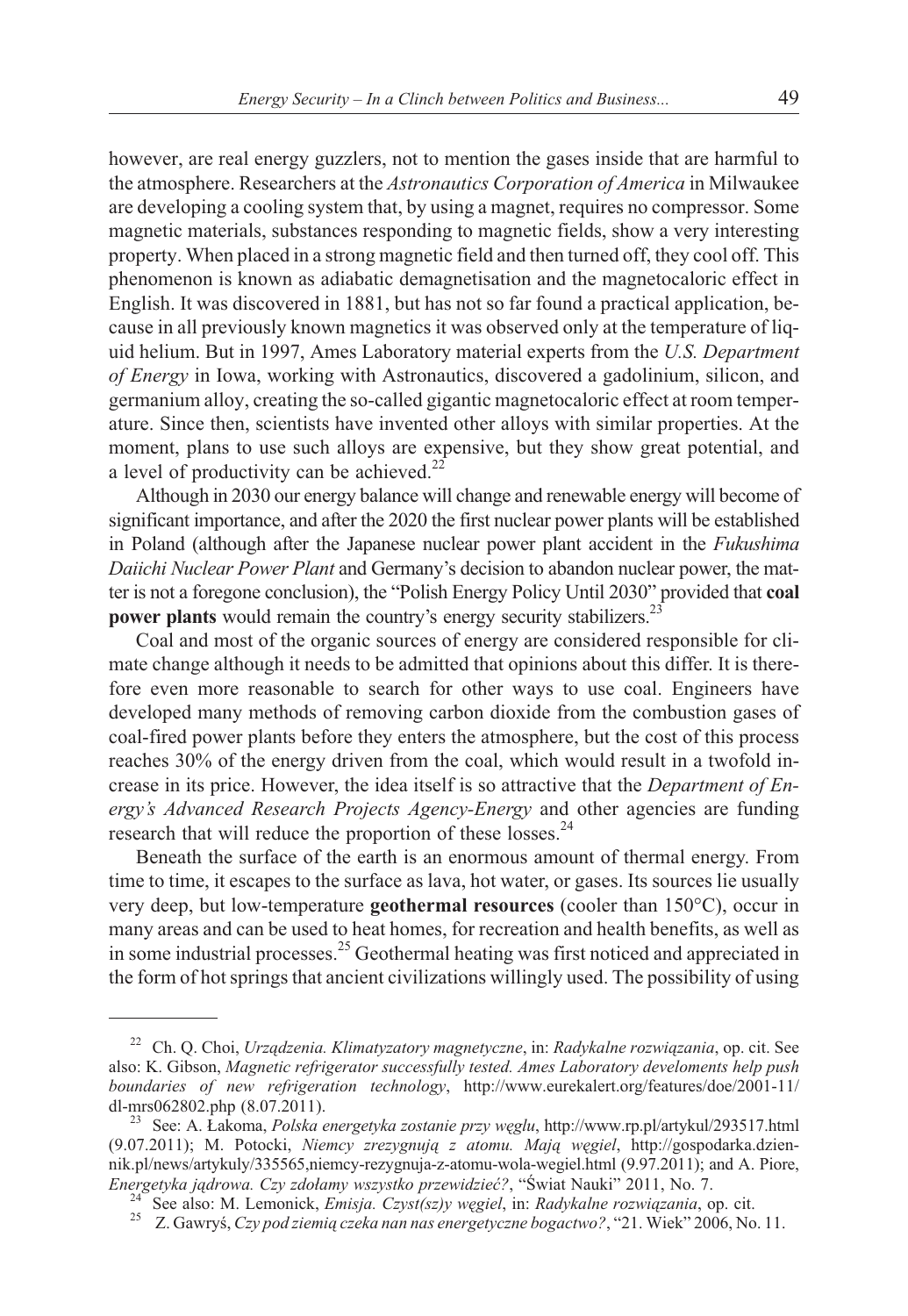geothermal energy for electricity production was first accepted almost a hundred years ago by Prince Piero Ginori Conti. Since that time, with the development of technology and increased awareness, two methods of energy production have enabled people to produce both heat and electricity. One method, called *Engineered Geothermal Systems* (EGS), is used for energy production by means of two parallel boreholes in the Earth. One borehole pumps water into the earth to heat it up to about 200°C, and the other is used to pump out the hot water and steam to the surface. The steam is used to drive a turbine, and the hot water heats houses and industrial plants. In the other system, called the *Organic Rankine Cycle* (ORC), wells are built deep into heat resources, and steam is separated from hot water under high pressure. The steam and hot water after separation are used to drive turbines in power plants. When the geothermal water is cooled, it returns to the tank where heats up again and is once more ready for use.<sup>26</sup>

The American biologist Bruce Rittmann, in turn, believes in the **future of microbial fuel cells**. His plans were to have bbbeen placed in orbit around the Earth. America's space agency NASA placed an order with him for a device that could produce electricity on board the space shuttle and the *International Space Station* from manure and various organic waste. B. Rittmann planned to use bacteria for this purpose. Unfortunately, *NASA's* budget cuts resulted in the stellar source of research funding drying up. The scientist is now forced to conduct research in more down-to-earth conditions. He is convinced that electricity can be produced from, for example, sewage directly in sewage treatment plants. Again, he wants to use bacteria that are able to generate huge amounts of organic compounds from free electrons. The first microbiological bacterial cell that can be used in practice was constructed in the USA at *Oregon State University*. It was used to power devices operating in remote locations, in lakes and rivers. An anode is immersed in mud on the river bed. The bacteria that cover it send it their electrons, which are then routed to the cathode, placed in well-oxygenated water near the surface. The device generates about 1W. This is quite sufficient to power manometers, thermometers, and other measuring instruments. The great advantage of microbiological bacterial cells is that they do not require any repairs or maintenance for long periods. $27$ 

The **production of electricity by man** is nothing new, see bicycle dynamos or crank radios, to name but a few. At present, there are muscular generators that produce electricity, for example, from walking. In most versions, pressure on the shoe sole is used, but the efficiency of such a generator is not high. Much more effective are backpacks with springs, but it is tiring to wear them. Researchers from *Simon Fraser University* in Canada decided to use the same principle as used in some hybrid cars and recover leg energy from braking. The generator, attached to the knee joints, has been tested on six subjects. Walking on a treadmill generated up to 5W of power (when running, one of the men managed to generate 54W), which was enough to power 10 cell phones, and the extra effort was minimal.<sup>28</sup>

<sup>26</sup> *Energia geotermalna coraz popularniejsza*, http://www.egospodarka.pl/32963,Energia-geo-

termalna-coraz-popularniejsza, 1,56, 1. html (9.07.2011).<br><sup>27</sup> Z. Gawryś, *Ogniwa bateryjne z bakterii?*, "21. Wiek" 2008, No. 1.<br><sup>28</sup> Ludzki generator, (EW), "Wiedza i Życie" 2008, No. 3. See also: *Crank Up Battery*, http://www.yankodesign.com/2009/10/05/crank-up-battery/ (9.07.2011).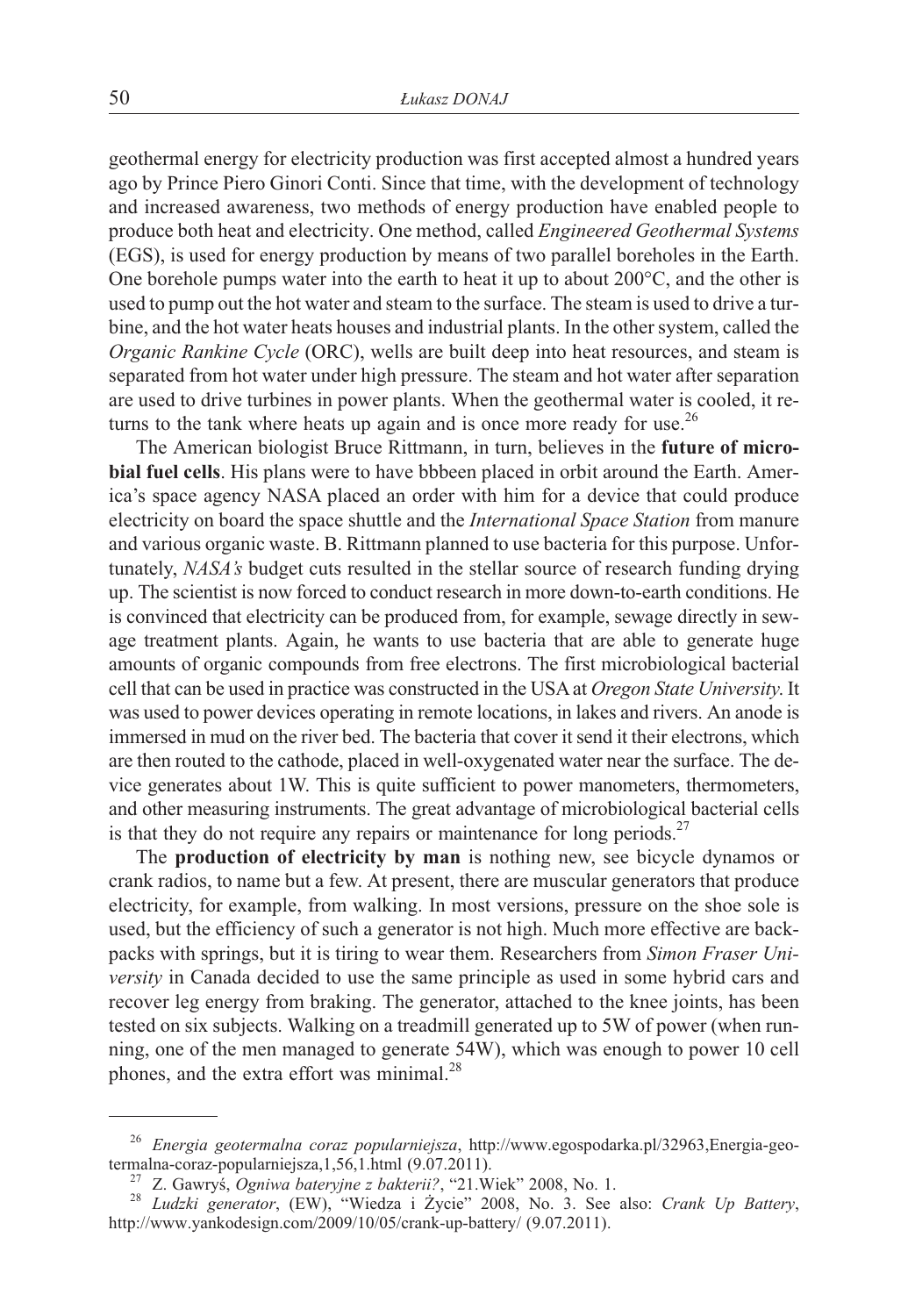Another version of using man as an energy source has been presented by scientists from Singapore. **The device known as the thermoelectric generator**, attached to the human body is capable of producing a couple of microwatts of energy, which is sufficient to power implants or wireless sensors. The authors of the invention are: Jin Feng Xie and Hanhua of the *Institute of Microelectronics*, *A\*STAR*, the Singapore government's *Agency for Science*, *Technology and Research*, and Chengkuo Lee of the *National University of Singapore*. The entire generator consists of a chip the size of one square centimetre, equipped with over 20,000 thermocouples. The thermocouples, arranged in groups called thermoelectric piles, detect the temperature difference between a hot and cold link, creating tension. Atemperature difference of 5°C allows the generation of 16.7 volts and 1.3 microwatts of power. The scientists hope that in future this result will be further improved so as to achieve a few microwatts. By accumulating the energy generated over time, the device could be used to extend the battery life powered electronic devices, such as pressure sensors. Powering medical implants in this way would eliminate the need to replace batteries, a difficult and costly operation. Although this is not the first device that generates energy from the warmth of the human body, it surpasses its predecessors in terms of efficiency. The researchers used, for example, a vacuum and a radiator to further increase the temperature difference between the side of the generator attached to the body and that exposed to the environment. As stated by J. Xie, "One of the assets of the device is that at the top and bottom there are vacuum areas that affect the increase of the temperature difference between thermocouple elements. Another is the radiator located on the cold side of the device which dissipates heat even further. Yet another are the holes on the edges, designed to isolate heat from the silicon substrate". Another advantage of the thermoelectric generator is that it is compatible with CMOS, which means that it can be produced on normal CMOS production lines. Thanks to this, the device can serve as a new source of energy for self-powered CMOS and MEMS devices which are characterized by low energy demand.<sup>29</sup>

As noted by Michio Kaku, $30$  predicting the future is a task beyond a single man. The scope of human knowledge is simply too broad. In fact, most forecasts are incorrect, because they reflect only the individual point of view of their creators.<sup>31</sup> Hopefully, thanks

<sup>&</sup>lt;sup>29</sup> Generator energii z ciepła ludzkiego ciała, (lk), http://www.automatyka.pl/newsItem.aspx?pk=8086 (9.07.2011). See also: *CMOS gates demonstration*, http://tams-www.informatik.uni-hamburg.de/applets/cmos/ (9.07.2011).<br><sup>30</sup> Dr. Michio Kaku is a theoretical physicist, best-selling author, and popularizer of science. He is

the co-founder of string field theory (a branch of string theory), and continues Einstein's search to unite the four fundamental forces of nature into one unified theory. See: http://mkaku.org/ (8.07.2011).<br><sup>31</sup> M. Kaku, *Wizje. Czyli*…, op. cit., s. 9. See also: A. Sepkowski, *Człowiek a przyszłość*, Toruń

<sup>2005;</sup> K. J. Stryjski, Prognozowanie i symulacje międzynarodowe, Łódź 2004; B. Guzik, D. Appenzeller, W. Jurek, *Prognozowanie i symulacie. Wybrane zagadnienia*, Poznań 2004; C. Rutkowski, *Przeglad strategiczny jako narzêdzie polityki*, Warszawa 2003; M. Su³ek, *Metody i techniki badañ stosunków miêdzynarodowych*, Warszawa 2004; *Modelowanie matematyczne i symulacje komputerowe w naukach spo³ecznych*, (eds.) K. Winkowska-Nowak, A. Nowak, A. Rychwalska, Warszawa 2007; A. Toffler, H. Toffler, *Rewolucyjne bogactwo*, Przeźmierowo 2007, Przyszłość i polityka. Nadzieje *i strachy zbiorowe przełomu tysiącleci*, (eds.) E. Ponczek, A. Sepkowski, Toruń 2008; Д. Г. Кунстлер, Что нас ждет, когда закончится нефть, изменится климат и разразятся другие катастрофы XXI века, "Питер" 2011.